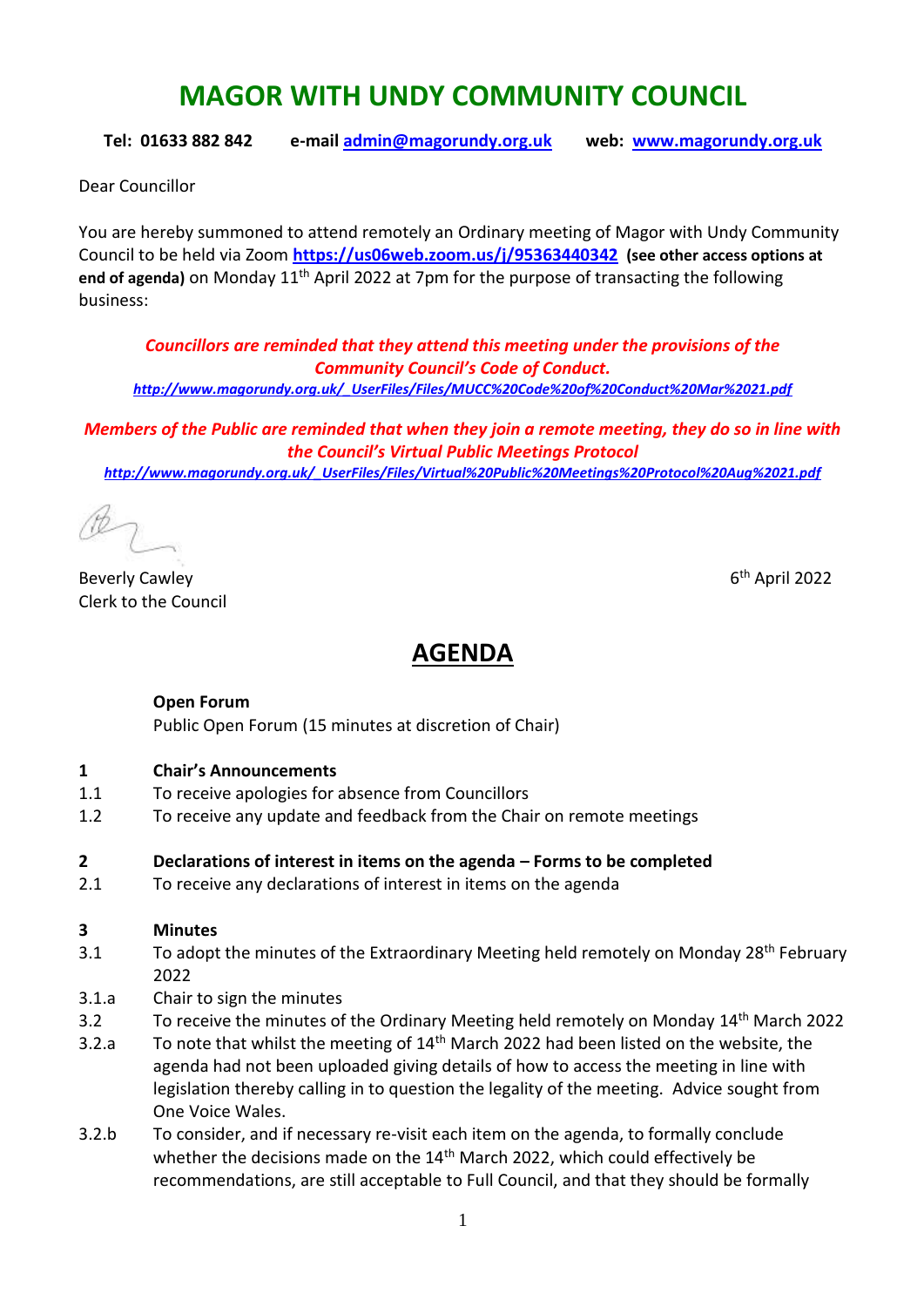adopted, or to call an Extraordinary meeting to transact all business that was listed on the agenda for the 14<sup>th</sup> March 2022

- 3.2.c To adopt (subject to outcome of agenda item 3.2.b) the minutes of the Ordinary Meeting held remotely on Monday 14<sup>th</sup> March 2022
- 3.2.d Chair to sign the minutes (subject to outcome of agenda items 3.2.b & 3.2.c)
- 3.3 To adopt the minutes of the Extraordinary Meeting held remotely on Monday 28<sup>th</sup> March 2022
- 3.3.a Chair to sign the minutes

# **4 Finance**

- 4.1 To confirm the Bank Reconciliation of the Council's Bank Accounts to 28<sup>th</sup> February 2022
- 4.2 To note and accept list of amounts paid and banked during February 2022

# **5 Correspondence**

- 5.1 To note that miscellaneous correspondence had been emailed direct to Members as appropriate.
- 5.1.a The Local Elections (Miscellaneous and Consequential Amendments) (Wales) Regulations 2022 – Explanatory Memorandum. [https://senedd.wales/media/41phpy3f/sub-ld14132](https://senedd.wales/media/41phpy3f/sub-ld14132-em-e.pdf) [em-e.pdf](https://senedd.wales/media/41phpy3f/sub-ld14132-em-e.pdf)

# **6 Planning - View applications at** <http://www.monmouthshire.gov.uk/planning>

- 6.1 To consider:
- 6.1.a **DM/2022/00471:-** Property change of use from C3 Dwelling-house to C2 Residential Institution. The proposed use will provide a registered children's home for a single occupant – Woodview, Grange Wood, Knollbury, Magor
- 6.2 To note Mon CC weekly new and decided planning lists <https://www.monmouthshire.gov.uk/planning-3/weekly-planning-lists/>

# **7 Contingency Planning**

- 7.1 To note that a Risk Assessment is in place, which is the driver for the Community Council's contingency plans.
- 7.2 To consider the best way to progress with the draft plans already in place, and agree a proposed timeframe for completion, and agree any actions.

#### **8 Proposed New Council Office**

- 8.1 To receive feedback on the lease for the Hayloft, and progress made, and agree any actions.
- 8.2 To consider the need for temporary storage, for Council assets and agree any action.

#### **9 Village Improvements**

- 9.1 **Village Maps:**
- 9.1.a To receive feedback from the Clerk and agree any actions required.
- 9.2 **Finger Posts**
- 9.2.b To receive feedback from the Clerk and agree any actions required.

#### **10 Grant Applications**

- 10.1 To receive and consider a letter requesting financial support from Gwent YFC
- **11 Working Groups**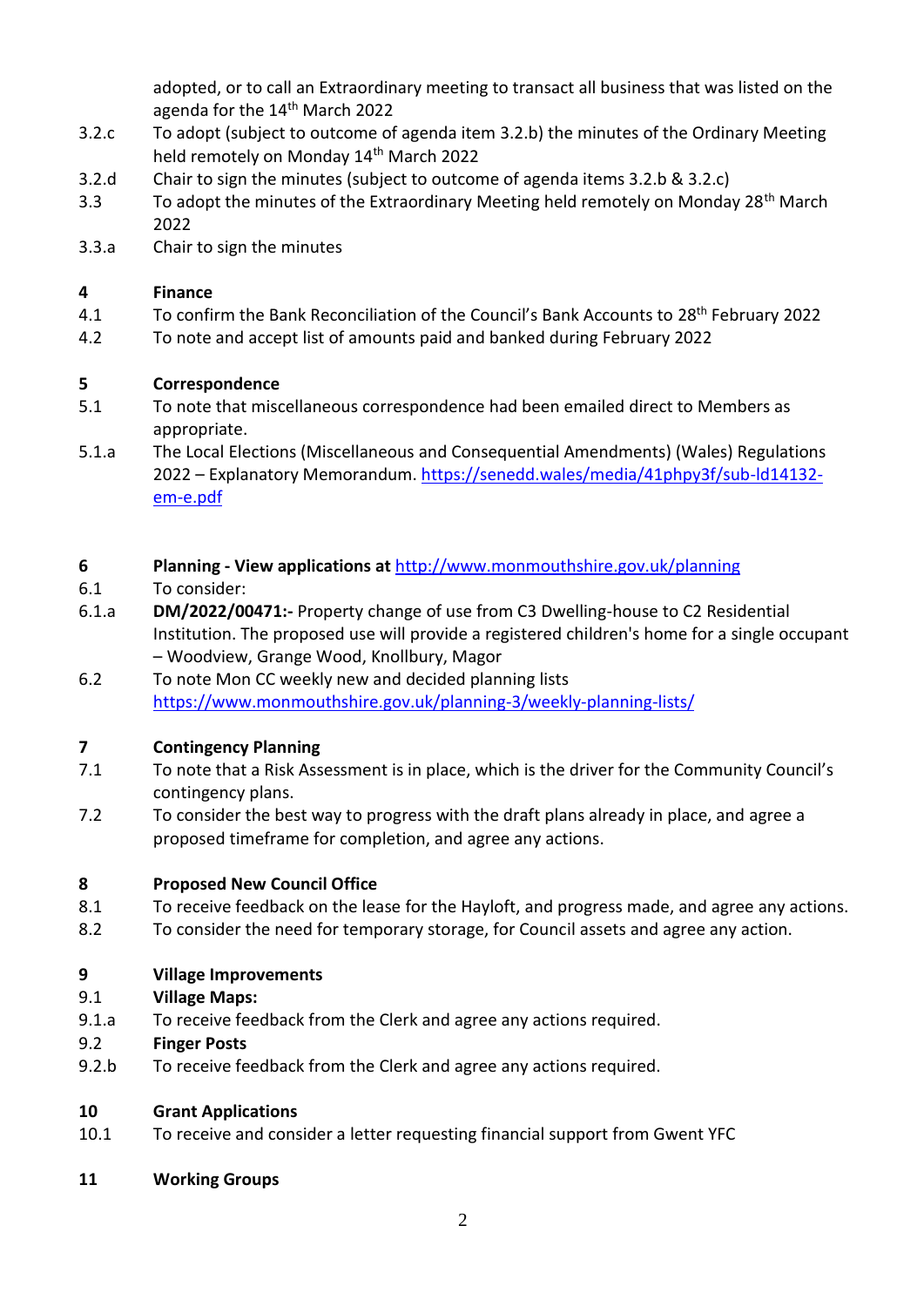#### 11.1 **Queen's Platinum Jubilee Working Group**

- 11.1.a To note that the three English Oaks have been planted, staked and plaques put in place: the MUGA field, the Three Field Site, and Undy AFC.
- 11.1.b To receive a report from the working group, and agree any recommendations.

# 11.2 **MUGA Working Group**

- 11.2.a To receive feedback from the working group and agree any actions
- 11.3 **Summer & Winter Planting Working Group**
- 11.3.a To receive feedback from the working group and agree any actions

#### **12 Reports**

# 12.1 **Councillors**

- 12.1.a To receive any activity reports from Councillors *(subject to receipt of papers)*
- 12.1.b To receive any other reports from Councillor representatives on outside bodies *(subject to receipt of papers)*

# **13 Exclusion of Press & Public Under Section 1 (2) of the Public Bodies (Admission to Meetings) Act 1960**

To consider exclusion of the Press and Public to the following agenda item pursuant to section 1(2) of the Public Bodies (Admission to Meetings) Act 1960 as *some of* the business to be transacted is considered confidential, the disclosure of which would be prejudicial

#### **14 Staffing**

14.1 To receive feedback on the recruitment process to replace the Clerk and RFO and agree any actions required.

#### **15 Meeting Dates**

- 15.1 14<sup>th</sup> April 2022 at 7pm (Human Resources Committee)
- 15.2  $25<sup>th</sup>$  April 2022 at 7pm (Planning and/or Extraordinary)
- 15.3  $16<sup>th</sup>$  May 2022 at 7pm (Annual Meeting)

#### *MEETING ACCESS DETAILS:*

Magor with Undy Community Council is inviting you to a scheduled Zoom meeting. Topic: Ordinary Meeting

Time: Apr 11, 2022 19:00 London

 Apr 11, 2022 19:00 May 16, 2022 19:00 Jun 13, 2022 19:00 Jul 11, 2022 19:00 Aug 8, 2022 19:00 Sep 12, 2022 19:00 Oct 10, 2022 19:00 Nov 14, 2022 19:00 Dec 12, 2022 19:00

Please download and import the following iCalendar (.ics) files to your calendar system.

Monthly:

https://us06web.zoom.us/meeting/tJEuceqsqjspHtZkblwKaLgj7IpG7D5HIJkN/ics?icsToken=98tyKuCtr T0pHtCVsx2FRowMA4\_ob-jwiGJegrdnlx3pFAtSTgT8YctSFeVbRfD5

Join Zoom Meeting